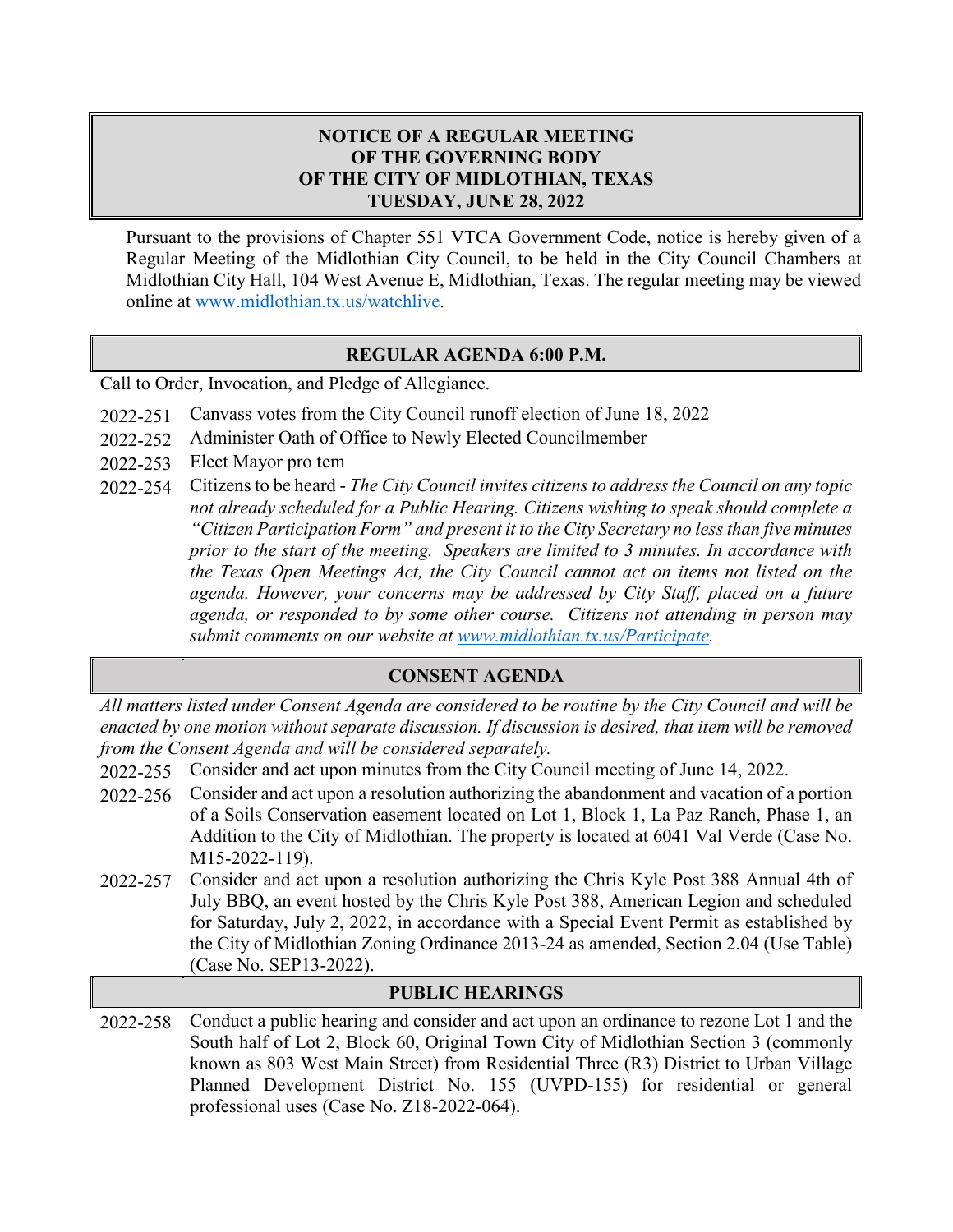- 2022-259 Conduct a public hearing and consider and act upon a proposed amendment to the MidTowne Master Plan relating to  $+/$ -67.098 acres within Planned Development 42 (PD-42). The property is generally located between S. 9th St., S. 14th St., and George Hopper Rd. (Case No. Z22-2022-88).
- 2022-260 Conduct a public hearing and consider and act upon an ordinance amending the City of Midlothian Subdivision Ordinance by amending Section 4.11 "Plats" and Appendix E and by adding Section 6.20, in reference to Traffic Impact Analysis (Case No. OZ03- 2022-095).
- 2022-261 Conduct a public hearing and consider and act upon an ordinance amending the City of Midlothian Subdivision Ordinance by amending Section 6.14.3 "Lots" in reference to drive access (Case No. OZ05-2022-118).
- 2022-262 Conduct a public hearing and consider and act upon an ordinance designating a certain area as a reinvestment zone for commercial-industrial tax abatement in the City of Midlothian, Texas to be known as the Midlothian Commercial-Industrial Tax Abatement Reinvestment Zone Number 18; being 54.583 acres located on the south side of Old Fort Worth Road, Midlothian TX 76065, including Ellis Appraisal District Property Identification parcels 217786 and 217787; establishing the boundaries thereof; and providing for an effective date.

## **REGULAR AGENDA**  2022-263 Consider and act upon a resolution authorizing the execution of the City of Midlothian Tax Abatement Agreement with Old Fort Worth Road LLC. 2022-264 Consider and act upon a recommendation from Midlothian Economic Development to approve an Economic Development Performance Agreement with Old Fort Worth Road LLC to provide a possible incentive of up to \$750,000 for a project related to the creation or retention of primary jobs.

2022-265 Consider and act upon appointing Councilmembers to the Nomination and Utility Subcommittees as well as Council board liaison positions for Midlothian Community Development Corporation, Midlothian Economic Development, Mid-Way Regional Airport Board, Planning & Zoning Commission and Park Board.

# **EXECUTIVE SESSION**

*The City Council will convene into executive session pursuant to the following sections of the Texas Government Code. Executive Session items are discussed in closed session but any and all action is taken in regular open session.*

1. Section 551.071(2) Legal: Consultation with city attorney on any agenda item listed herein. 2. Section 551.072 Real Estate: Deliberation regarding real property - to deliberate the purchase,

| $\angle$ . Section JJ1.072 | Real Estate: Defiberation regarding real property - to defiberate the purchase,<br>exchange, lease or value of real property - 211 W. Main Street                                                                                        |
|----------------------------|------------------------------------------------------------------------------------------------------------------------------------------------------------------------------------------------------------------------------------------|
|                            |                                                                                                                                                                                                                                          |
| 3. Section 551.074         | Personnel Matters: $(a)(1)$ to deliberate the appointment or employment, of a<br>public officer or employee – GIS Manager                                                                                                                |
| 4. Section 551.074         | Personnel Matters: (a)(1) to deliberate the dismissal of a public officer – Mid-<br>Way Airport Boardmember Larry Huntley                                                                                                                |
| 5. Section 551.087         | Economic Development: (1) Deliberation regarding commercial or financial<br>information received from a business prospect and/or $(2)$ To deliberate the<br>offer of a financial or other incentive to a business prospect. Project 2205 |